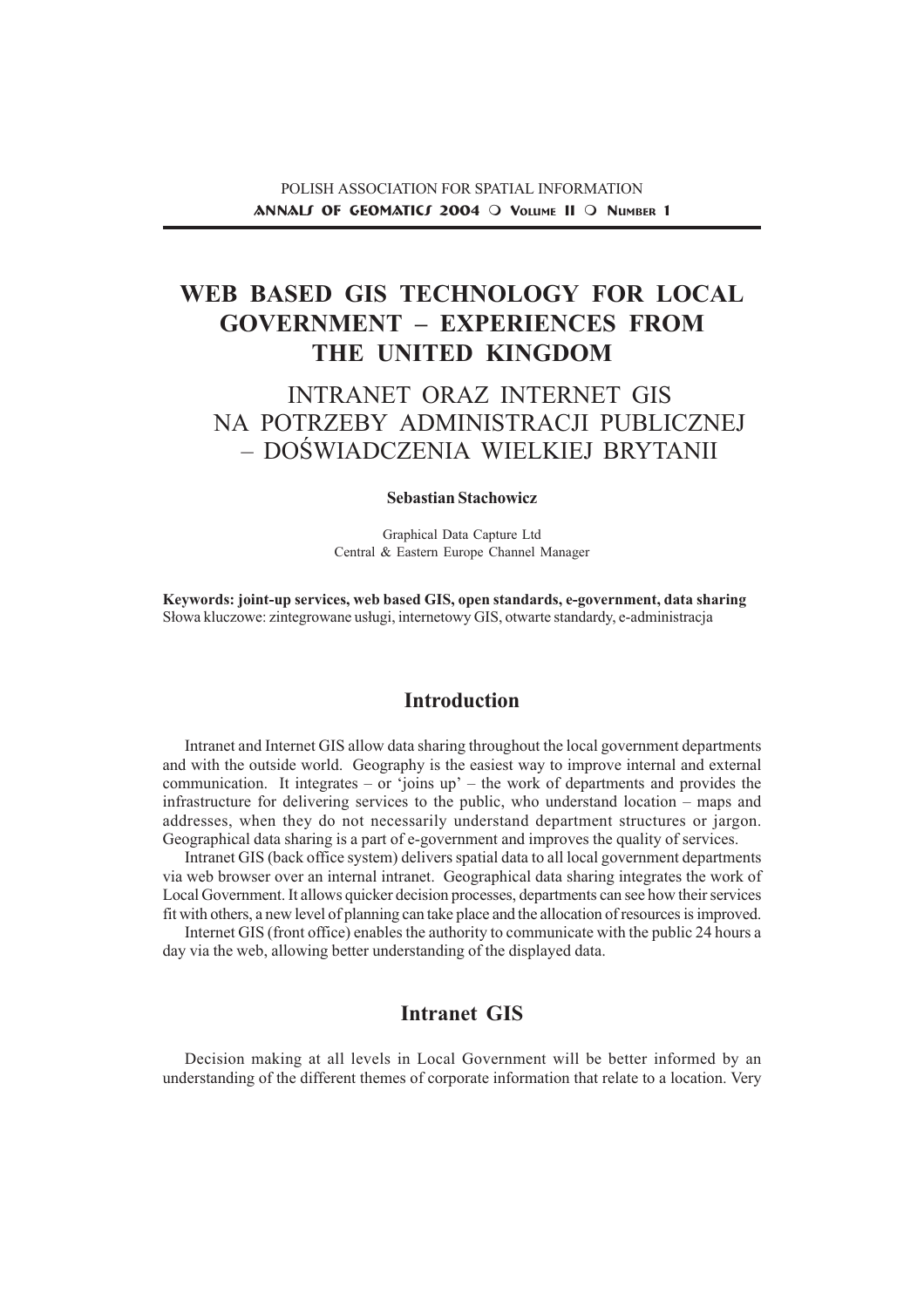few decisions within Local Government can be taken without consideration of information from other departments. Geography is often the only common 'glue' joining the data residing in different departmental systems. Intranet GIS joins-up internal data bases and delivers an integrated Local Government system. Via the web browser it opens up GIS across the entire organisation. Data that was locked up in departmental silos informs decision-making and analysis across departmental boundaries.

Departments where geography plays a pivotal role include: Electoral Registration, Revenues, Customer Services, Building Control, Parking, Transport, Arboriculture, Planning, Parks & Countryside, Traffic Engineering, Crime Safety, Social Services, Housing or Environmental Health etc.

The joined-up concept emanates from the UK Government's decision to promote egovernment as the standard for all local authorities in the UK by 2005. The idea is to encourage local authorities to make all their systems and services electronic and integrated, allowing citizens to access information more easily. Joined-up is the first step in e-government as it ensures that all departments within a local authority share essential information, helping to cut duplication and ensuring that they act as a cohesive unit to deliver improved services.

Intranet GIS will be presented on the examples of the implementations in London Borough of Ealing and the Dorset County Council, which successfully share geographical data to deliver joined-up services.

### London Borough of Ealing

The London Borough of Ealing has long recognised the benefits of using GIS for delivering social and community services. However, sharing location-based information across the entire council has not always occurred. To reverse this situation, the eGIS division of the council embarked on a project to deliver joined-up government practices.

Historically the London Borough of Ealing had been a long-time convert to the benefits of GIS explains Darren Bestley, head of eGIS for the authority. Back in 1992, they were using a Unix-based system that was extremely complicated. The environment team began using desktop GIS for a tree maintenance project. Such was its success that word rapidly spread about the benefits of using this solution.

The Challenge. Today Ealing has some 130 licences reflecting the enthusiasm that many departments have for GIS and the fact that a very large percentage of the information they all work with is location-based. However like every other local authority, most departments worked in isolation and very little information sharing took place, even though this could have helped to improve services. To tackle this, Ealing wanted to make the concept of joined-up government and services a reality.

The Solution. The first step in achieving this goal was to form an eGIS team with Bestley at its head. The main problem that they identified was that no central point existed for the maintenance and storage of geographic information with the result that each department had its own set of data in various versions and copies. An immediate investment was made in a dedicated server and the centralisation of historical and current maps as well as aerial photos and all Ordnance Survey data began.

The next step was to assess the GIS needs of the employees. Whereas some were power users of GIS, others only needed a viewing capability. GDC have found that many of those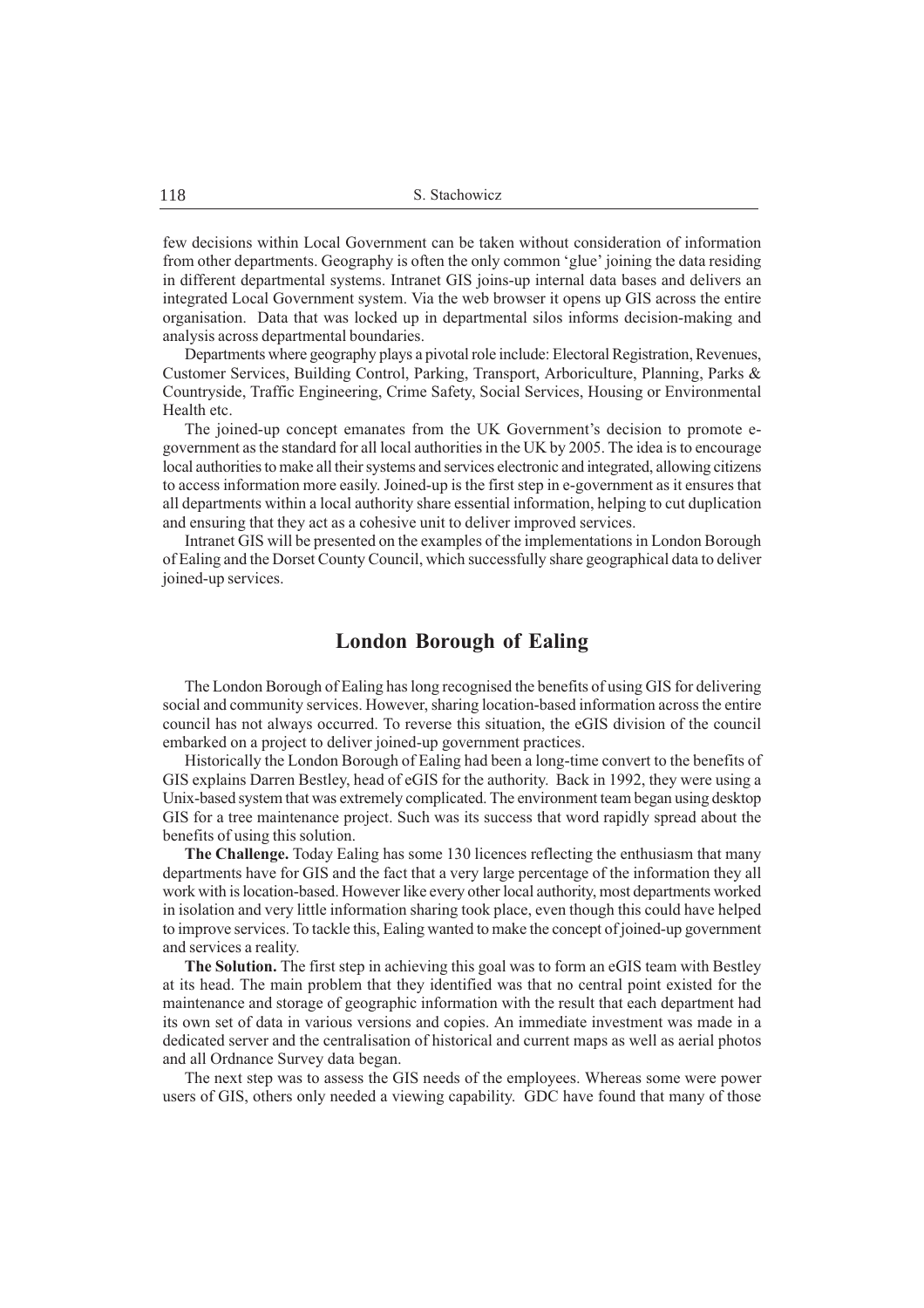with full desktop GIS licences are barely scratching the service in terms of functionality. Most users just required the ability to view information, conduct simple analysis and produce printouts. Therefore, the administration console has been introduced for the administrator to add new users, passwords, templates, tables, data etc. Central administration enables full control over the way different users interact with the data and tailor the functionality to each user's needs.

The Benefits. Intranet-based application does not only present a cost-effective solution but also allow, for the first time, true sharing of data. Data can be viewed in a variety of different formats such as planning application maps, aerial photography, street and service maps. Different departments can now see how their services fit with others and a new level of planning can now take place.

By combining the aboricultural department's map of roadside trees with a map of the parking department's location of CCTV cameras, an instant guide is provided on where pruning of the trees may need to take place to improve camera visibility. Elsewhere, the education department can better plan safer school routes by referring to accident black spot maps.

A quicker decision process regarding the allocation of resources for various activities has been another benefit of the system. Using an in-built search engine and the layering function of Intranet GIS, the employees can get detailed visual representations of the various needs of Ealing. They can then accurately match that with available resources, ensuring a better service for all our constituents.

While intranet GIS has delivered a multitude of benefits, desktop GIS continues to play a pivotal role as the primary workhorse for maintaining the data and providing primary analysis, which can then be shared through intranet GIS. An example has been the use of desktop GIS in the area of crime reduction.

The combination of Ealing's own data with crime statistics from our local police forces has enabled Ealing to create hot spot maps showing where crimes were most likely to occur. Armed with this information they can identify areas for new lighting and CCTV cameras. With this type of geographic analysis, the possibilities for improved service are endless and these actions have had a positive effect on Ealing's community.

Thanks to intranet GIS, all location data is now shared throughout the London Borough of Ealing. Joined up services have become a reality and it is just as feasible for others, provided GIS is placed firmly at the centre of any strategy.

### Dorset County Council

30% of Dorset's heathland is located in and around the urban areas of south east Dorset in close proximity to nearly half a million people. These locations are frequented on a regular basis by local residents as well as visitors to this popular area of the South Coast much of which has recently been designated a 'World Heritage Site.'

It became clear to Andy Elliott, Senior GIS Support Officer at Dorset County Council that there was a need to collate spatial data and analyse geographical intelligence and, following extensive trials of a range of systems, the Heathland Project team selected intranet and internet GIS, integrated with the spatial data warehouse.

Dorset County Council has always been aware of the importance of its landscape, particularly after the series of fires of 1976 which decimated much of its heathland. A determination to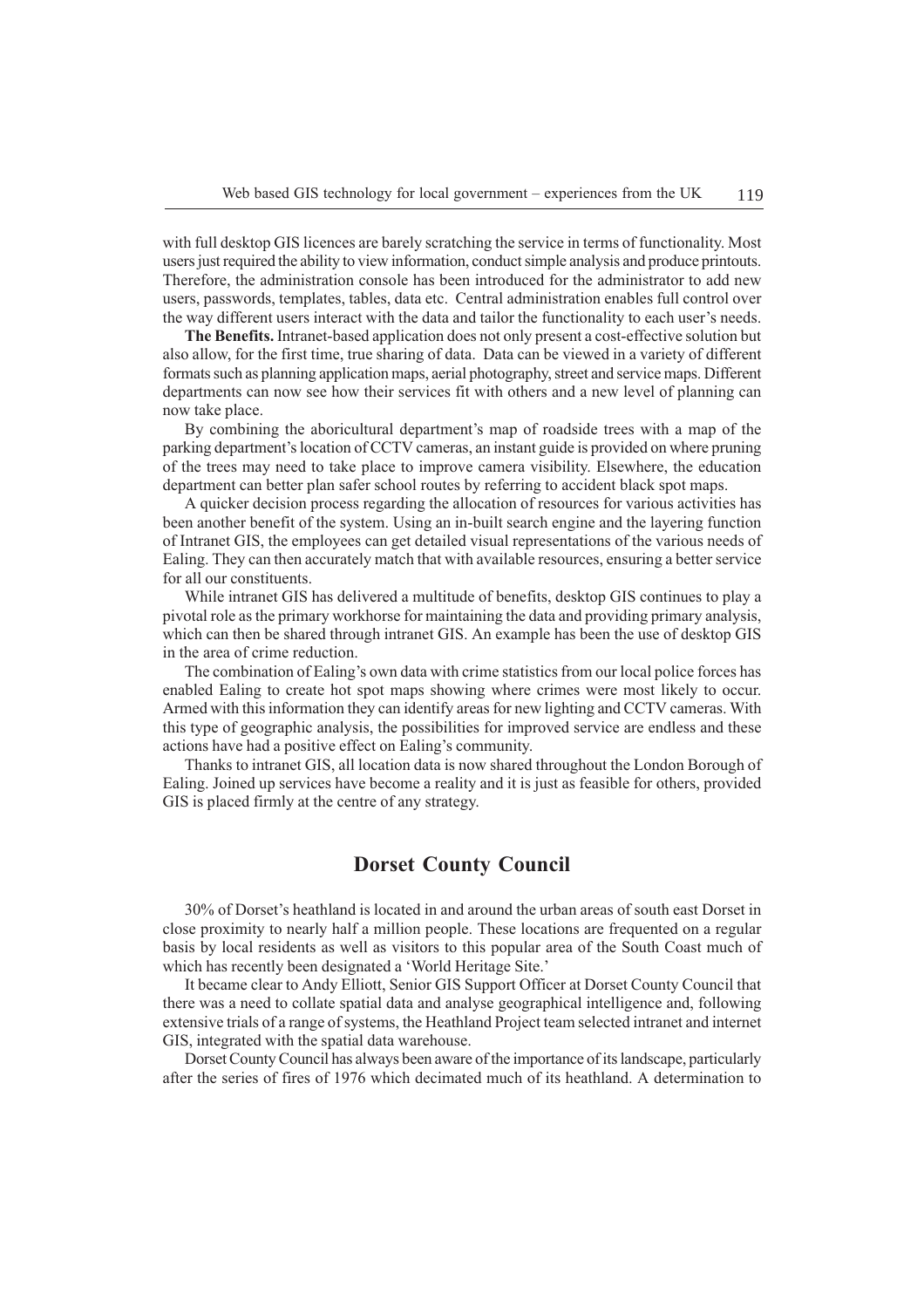protect this valuable cultural landscape led to the creation of the Heathland Forum and a subsequent successful approach to the European Union's Life Nature Fund, resulting in an award of £1.2 million over a five year period. This investment enabled the Partnership to set up the Urban Heaths LIFE Project (UHLP) to combat the urban pressures on heathlands within the region. The UHLP provides extra wardens for the heath, new firefighting equipment for the Dorset Fire and Rescue Service (DFRS), a dedicated wildlife and heathland protection officer within the Police and the creation of an education programme, designed to raise awareness of the dangers and consequences of arson on heathlands to the environment, community and the individual. It is hoped that all of this will help to retain and preserve Dorset's ecological and environmental assets.

Heathland Partnership. The Partnership's remit covers the Bournemouth/Poole conurbation and comprises a wide cross-section of organisations and agencies including: Dorset County Council, Borough of Poole, Bournemouth Borough Council, Christchurch Borough Council, Dorset Fire and Rescue Service, Dorset Police, Dorset Wildlife Trust, East Dorset District Council, English Nature and the Herpetological Conservation Trust.

The Challenge. Dorset County Council wanted to find a cost effective way to capture and analyse GI data, both for present day statistics as well as retrospective years. The Council was keen to move away from paper records to a more reliable and sophisticated approach and, despite having utilized its own desktop mapping system during the infamous foot and mouth outbreak, it was decided that a web response was the best way forward. DCC was also determined to source a solution that could be tailored to meet Dorset's specific needs as well as one that could evolve with the Council over time.

The Solution. Andy Elliott says: We were extremely impressed with intranet and internet GIS Administration Console which provides a quick and effective way of administering data and users. We believe that we are taking this technology to its limit and view this as a true partnership approach.

Dorset County Council is already using intranet GIS solution as its preferred tool for capturing and analyzing its GI data. In addition, DCC has purchased internet GIS and spatial warehouse software which will be implemented early in 2004. Internet GIS provides data and information to Partners and members of the public over the internet while spatial warehouse provides data management including synchronization and change only update functionality.

Benefits. Intranet GIS currently has over 500 users across the Authority and its Partners but this number is growing all the time.

In terms of local authority users, all are now able to view and utilize the same GI data despite having several systems in operation as the Intranet GIS open standards approach unifies all information. The Council has also eradicated concerns over licensing, maintenance and training as web-based offering is quick and easy to install with minimal training requirements.

Even more significant are the benefits afforded to the environment and therefore to the citizens of Dorset. All local schools are being visited by the Education Officer in conjunction with the Dorset Fire and Rescue Service, the Police and Partners. This has promoted the issue among the group that is largely responsible for deliberately causing damage to Dorset's heathland.

The combination of a coordinated approach, education and technology has led to a 52% reduction in the incidence of heathland fires. Wardens are now able to monitor damaging activity and predict and prepare for further damage. The Dorset Fire and Rescue Service can now access vital, up to the minute data such as access routes, rendezvous points, fire hydrants and out of bounds areas enabling them to plan for, respond to and fight heathland fires. The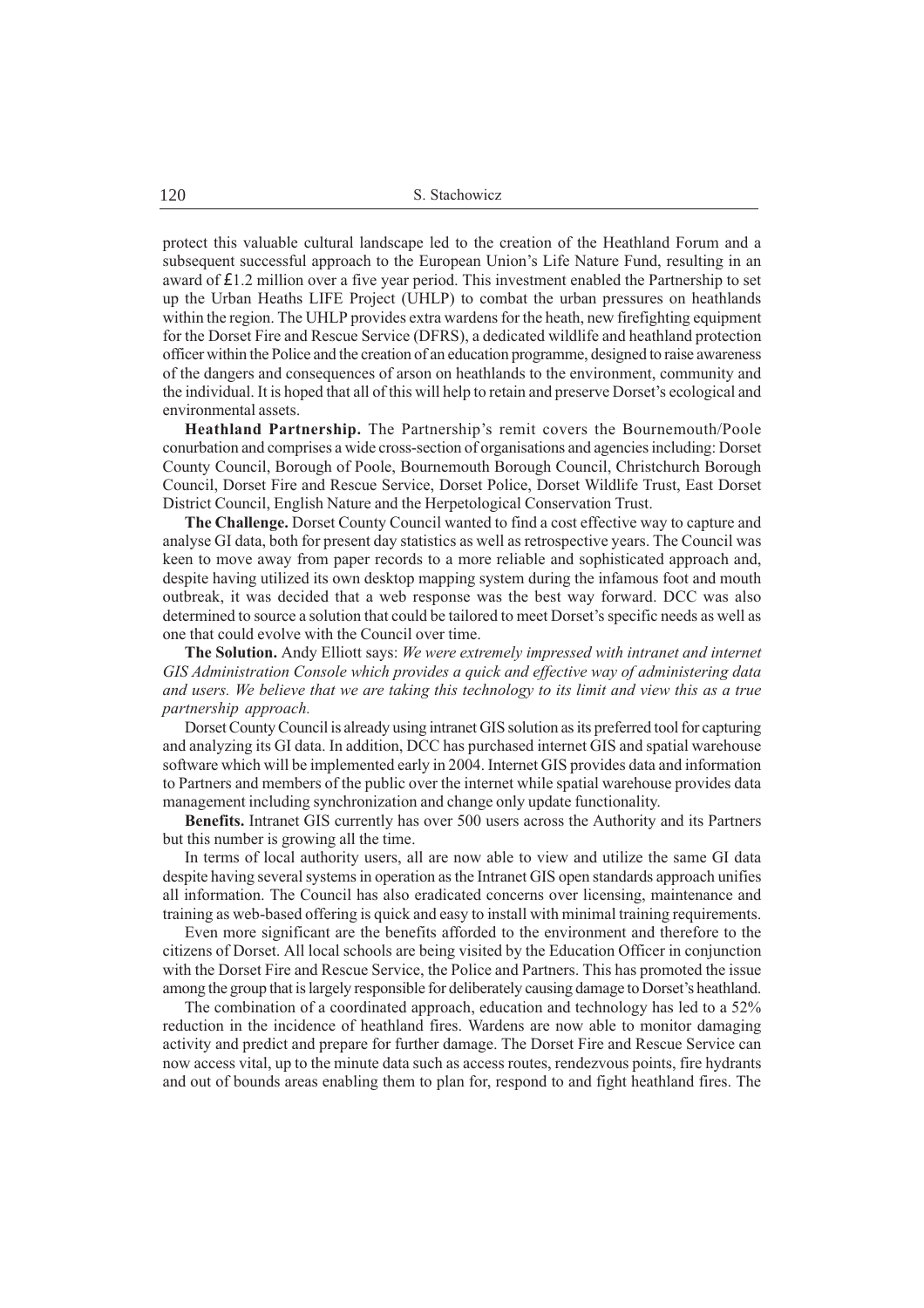increased reliability of the data accrued has also meant that Dorset Police's crime analysis teams have had greater success in detecting offenders, leading to a number of successful prosecutions.

A Visionary Council. As well as raising environmental awareness in schools, Dorset County Council also hopes to increase understanding of geographical issues on a wider level. In the first initiative of its kind in the UK, the Council plans to provide every school in Dorset with use of internet and intranet GIS. This will enable students in secondary and even primary schools to access all local environmental data and statistics with a view to incorporating the information into their studies of geographical topics.

Andy Elliott comments: Schools will be able to run their own GI projects and we can provide the data they require in a format that brings the subject to life. We are keen to broaden the awareness of  $GI$  – currently it doesn't feature on the curriculum until students reach the 6th form but schools in the region are telling us that they would like access much earlier. Intranet GIS means that we can deliver an interface that is easy to use and content which can be tailored to make it appropriate for either primary or secondary users. We are looking forward to starting this initiative early in 2004.

# Internet GIS

Information on web pages of big cities is often fragmented due to the many neighbouring boroughs. Internet GIS facilitates finding the location of the nearest service irrespective of the geographical boundaries. The citizens may not know, or indeed care, which authority provides a particular service. A common interface and mapping functionality for numerous neighboring boroughs delivers more relevant information for the citizens.

Web based GIS is a means of giving the citizens the ability to communicate with the Local Government via the internet (e-Government). Internet GIS allows reporting problems (blocked drains, neighbour noise or traffic light failure) with one click of the mouse on the map. Detailed information is then sent to the respective official who can deal with the problem. The advantages of the internet data sharing are described using the example of the London Central Partnership.

# London Council Information from A to B London CABI

E-government project, the London Central Partnership, comprising the London Borough of Camden, the London Borough of Islington, the Royal Borough of Kensington & Chelsea, Westminster City Council and the Corporation of London, the London Central Partnership aimed to combine geographical information from the five Boroughs and deliver it to citizens.

The same information is used to help the Boroughs tackle common priorities such as social inclusion, polarities in income and deprivation, and fear of crime. There is also a desire to share this information with other organisations such as Greater London Authority and Transport for London, explains Dave Yarwood, GIS Project Manager at lead partner Royal Borough of Kensington & Chelsea.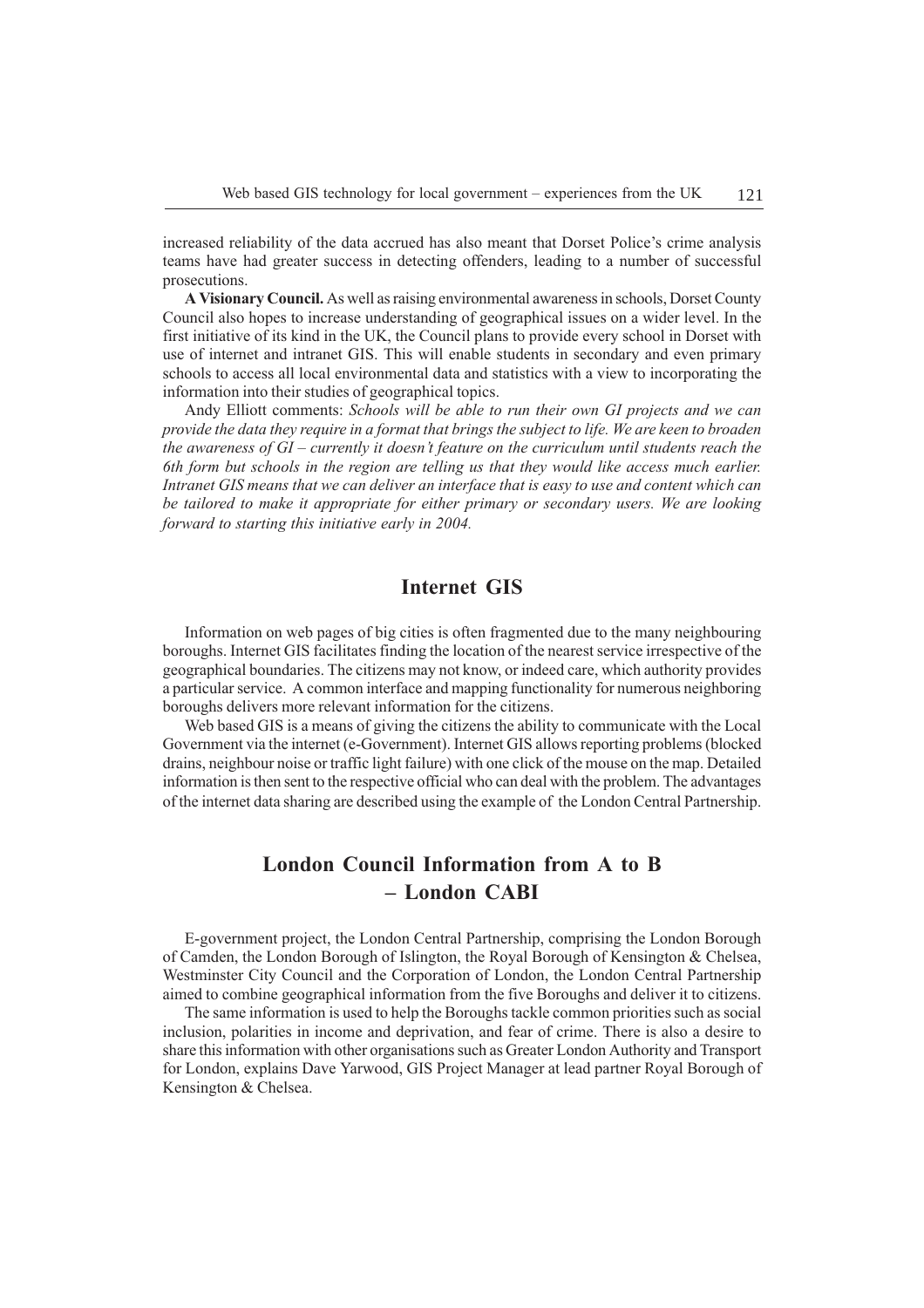Objectives. The objective of the partnership was to explore how geographic information could be shared between boroughs and represented to the public in a seamless manner. As well providing useful information such as the location of the nearest swimming pool or library, the LCP hopes this information will help to address shared problems such as social inclusion and fear of crime.

 The CABI project seeks to demonstrate that the combined information of 5 local authorities is more powerful and relevant to customers than an authority by authority view, particularly in large metropolitan areas like London. It aims to identify good data management practice and develop a consistent geographical interface for the public which will deliver Council information to citizens for the whole partnership area through each Borough's own web-site. The project will act as a proof of concept that the partners can work together sharing geographical data using open standards, and creates a framework which other London boroughs could in time subscribe to.

Open Standards. Internet GIS (web map server solution) is used to deliver mapping to partners using either OGC (Open GIS consortium) Web Map server compliant calls, or direct calls to Internet GIS to provide feature rich mapping and functionality including NLPG Gazetteer searching. Partners do not need to install any software on their own web sites.

In a short period of time the partners have identified key datasets available in all authorities, agreed Partnership-wide Meta data schemas and, using open standards, made this information available on the pilot CABI web site. The partners are now exploring the aim of embedding the geographic solutions into their own web sites using open standards for both receiving and delivering mapping to provide a cost effective and seamless way for citizens to access focussed joined up services.

Solution. In London, users can now log onto the website and without having any knowledge of the local authority they can identify the proximity of a service such as a sports centre  $-$  the nearest one could be in any of the five boroughs. As many people live in one borough and work in another, this joined-up thinking clearly makes sense. It means people can report any faults or problems – for example somebody might notice abandoned cars and not know which borough it's in, but by looking up the area on the website they would be able to locate the problem and report it online.

Residents and visitors tend not to think of an area in terms of precisely defined local authority borders and boundaries, and it surely makes sense for e-government to reflect this approach online. The LCP project is a prime example of how joined-up and joint working in local government can be achieved through the application of open standards such as Geography Markup Language.

AGI Award. The Judges of the Association for Geographic Information Local Government Award 2003 recommended the London CABI (Central Information from A to B) project as the winner. The project provides an innovative solution for joining up geographic information to provide a seamless locator for services to the public. The CABI service enables citizens to find their nearest council facility irrespective of which Borough provides it. The solution is platform independent (various different GIS are used by the partner organisations), as geographic information from 5 local authorities are joined together in a web GIS using GML. The project demonstrates that the use of interoperability data standards (specifically OGC) can join up data into a seamless service as requested by the e-service delivery agenda. The project gives an example for good cross-organisational and public private sector partnerships. Aside from the 5 local authorities that contribute the data, GDC offered this unique technical solution by partnering with private sector companies.